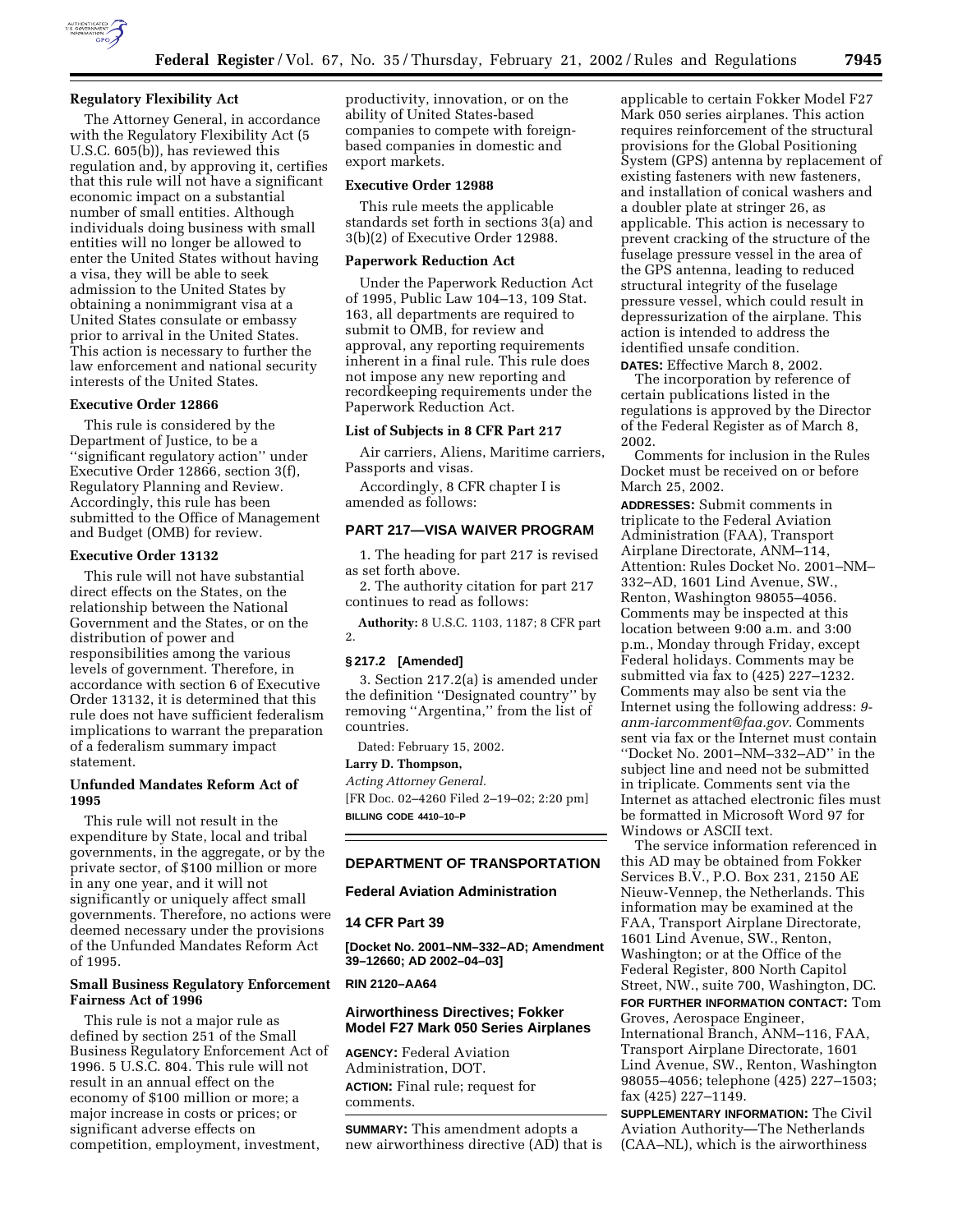authority for the Netherlands, notified the FAA that an unsafe condition may exist on certain Fokker Model F27 Mark 050 series airplanes. The CAA–NL advises that, during a product review, Fokker Services discovered that the structural provisions for the Global Positioning System (GPS) antenna do not meet pertinent structural strength requirements. Failure to meet these structural strength requirements could lead to reduced fatigue life of the GPS antenna's structural provisions. This condition, if not corrected, could result in cracking of the structure of the fuselage pressure vessel in the area of the GPS antenna, reduced structural integrity of the fuselage pressure vessel, and possible depressurization of the airplane.

## **Explanation of Relevant Service Information**

Fokker Services B.V. has issued Fokker Service Bulletin SBF50–53–055, dated May 25, 2001. This service bulletin describes procedures for reinforcement of the structural provisions for the GPS antenna by replacement of existing fasteners with new fasteners. For certain airplanes, the reinforcement of the structural provisions for the GPS antenna also necessitates installation of conical washers and a doubler plate at stringer 26. Accomplishment of the applicable actions specified in the service bulletin is intended to adequately address the identified unsafe condition. The CAA– NL classified this service bulletin as mandatory and issued Dutch airworthiness directive 2001–092, dated July 31, 2001, in order to assure the continued airworthiness of these airplanes in the Netherlands.

#### **FAA's Conclusions**

These airplane models are manufactured in the Netherlands and are type certificated for operation in the United States under the provisions of section 21.29 of the Federal Aviation Regulations (14 CFR 21.19) and the applicable bilateral airworthiness agreement. Pursuant to this bilateral airworthiness agreement, the CAA–NL has kept the FAA informed of the situation described above. The FAA has examined the findings of the CAA–NL, reviewed all available information, and determined that AD action is necessary for products of this type design that are certificated for operation in the United States.

## **Explanation of Requirements of the Rule**

Since an unsafe condition has been identified that is likely to exist or

develop on other airplanes of the same type design that may be registered in the United States at some time in the future, this AD is being issued to prevent cracking of the structure of the fuselage pressure vessel in the area of the GPS antenna, which could result in reduced structural integrity of the fuselage pressure vessel and consequent depressurization of the airplane. This AD requires accomplishment of the actions specified in the service bulletin described previously, except as discussed below.

### **Differences Between AD, Service Information, and Foreign Airworthiness Directive**

The service bulletin and foreign airworthiness directive recommend that the actions in the service bulletin be accomplished within 6,000 flight cycles after installation of the structural provisions for the GPS antenna. The FAA finds, however, that such a compliance time could ground airplanes upon the effective date of this AD. Therefore, this AD provides a grace period of 60 days after the effective date of this AD for airplanes that have passed the 6,000-flight-cycle compliance threshold.

## **Cost Impact**

None of the airplanes affected by this action are on the U.S. Register. All airplanes included in the applicability of this rule currently are operated by non-U.S. operators under foreign registry; therefore, they are not directly affected by this AD action. However, the FAA considers that this rule is necessary to ensure that the unsafe condition is addressed in the event that any of these subject airplanes are imported and placed on the U.S. Register in the future.

Should an affected airplane that is subject only to the replacement of fasteners be imported and placed on the U.S. Register in the future, it would require approximately 2 work hours to accomplish the required reinforcement, at an average labor rate of \$60 per work hour. Based on these figures, the cost impact of this AD would be \$120 per airplane.

Should an affected airplane that is subject to both the replacement of fasteners and the installation of conical fasteners and a doubler be imported and placed on the U.S. Register in the future, it would require approximately 4 work hours to accomplish the required reinforcement, at an average labor rate of \$60 per work hour. Required parts would cost approximately \$142 per airplane. Based on these figures, the cost

impact of this AD would be \$382 per airplane.

## **Determination of Rule's Effective Date**

Since this AD action does not affect any airplane that is currently on the U.S. register, it has no adverse economic impact and imposes no additional burden on any person. Therefore, prior notice and public procedures hereon are unnecessary and the amendment may be made effective in less than 30 days after publication in the **Federal Register**.

#### **Comments Invited**

Although this action is in the form of a final rule and was not preceded by notice and opportunity for public comment, comments are invited on this rule. Interested persons are invited to comment on this rule by submitting such written data, views, or arguments as they may desire. Communications shall identify the Rules Docket number and be submitted in triplicate to the address specified under the caption **ADDRESSES**. All communications received on or before the closing date for comments will be considered, and this rule may be amended in light of the comments received. Factual information that supports the commenter's ideas and suggestions is extremely helpful in evaluating the effectiveness of the AD action and determining whether additional rulemaking action would be needed.

Submit comments using the following format:

• Organize comments issue-by-issue. For example, discuss a request to change the compliance time and a request to change the service bulletin reference as two separate issues.

• For each issue, state what specific change to the proposed AD is being requested.

• Include justification (e.g., reasons or data) for each request.

Comments are specifically invited on the overall regulatory, economic, environmental, and energy aspects of the rule that might suggest a need to modify the rule. All comments submitted will be available, both before and after the closing date for comments, in the Rules Docket for examination by interested persons. A report that summarizes each FAA-public contact concerned with the substance of this AD will be filed in the Rules Docket.

Commenters wishing the FAA to acknowledge receipt of their comments submitted in response to this rule must submit a self-addressed, stamped postcard on which the following statement is made: ''Comments to Docket Number 2001–NM–332–AD.''